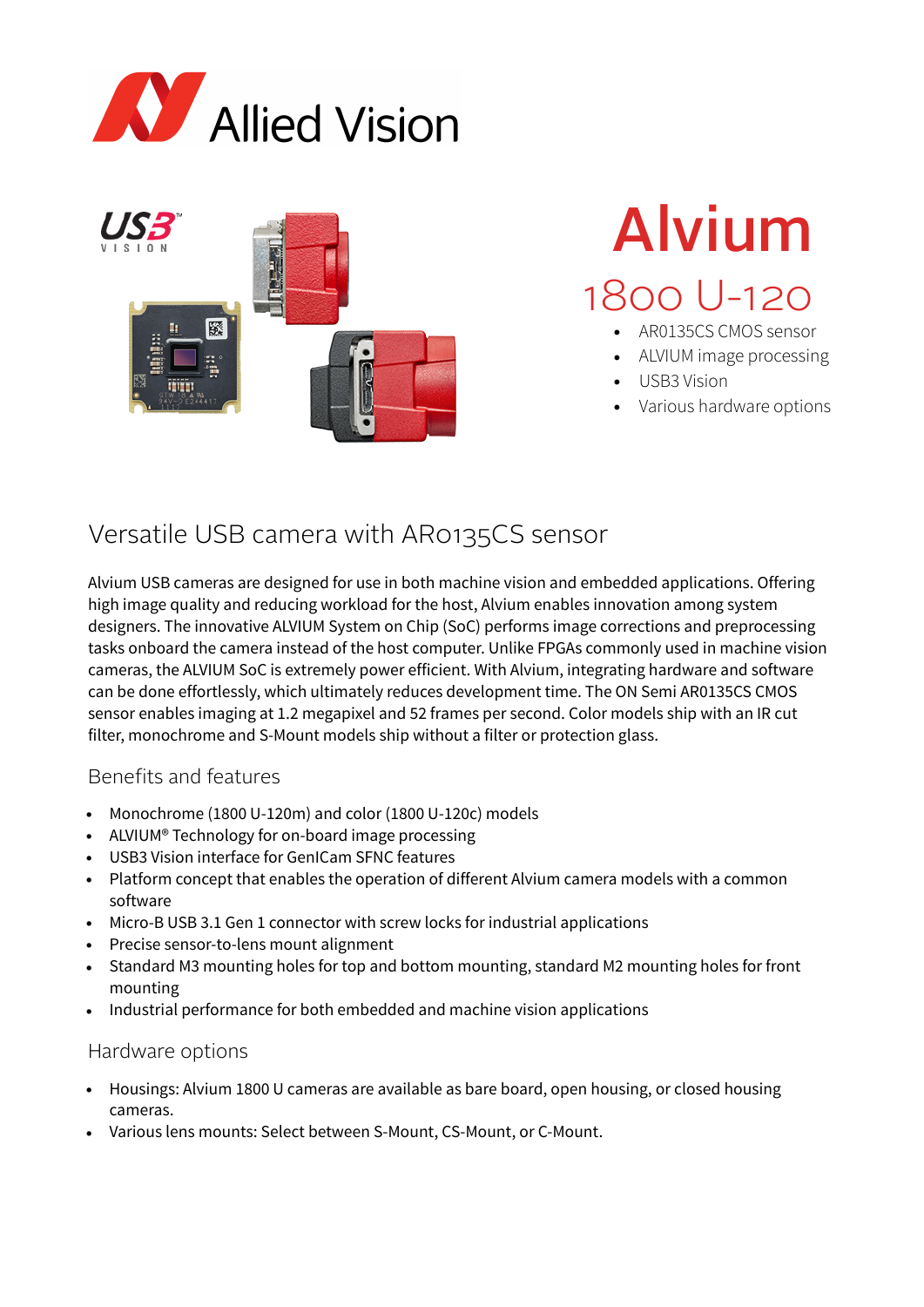

• USB connector position: Select between the back panel or the left side of the camera (seen from the sensor side).

For more information on hardware options, including product codes and technical data, such as technical drawings and mass, see the [Alvium Cameras Hardware Options](https://cdn.alliedvision.com/fileadmin/content/documents/products/cameras/Alvium_common/hardware-options/Alvium-Cameras_Hardware-Options.pdf) document.

## Available accessories

- Tripod adapter
- USB 3.1 Gen 1 cable with screw connectors in various lengths
- I/O cables in various lengths
- Various lenses and Allied Vision S-Mount lenses with focal lengths 2.97 12 mm

# Specifications

| <b>Alvium</b>                      | 1800 U-120                    |  |
|------------------------------------|-------------------------------|--|
| Interface                          | <b>USB3 Vision</b>            |  |
| Resolution                         | 1280 (H) $\times$ 960 (V)     |  |
| Spectral range                     | 300 to 1100 nm                |  |
| Sensor                             | ON Semi AR0135CS              |  |
| Sensor type                        | <b>CMOS</b>                   |  |
| Shutter mode                       | Global shutter                |  |
| Sensor size                        | Type $1/3$                    |  |
| Pixel size                         | 3.75 $\mu$ m × 3.75 $\mu$ m   |  |
| Lens mounts (available)            | S-Mount, CS-Mount, C-Mount    |  |
| Max. frame rate at full resolution | 52 fps at ≥200 MByte/s, Mono8 |  |
| ADC.                               | 12 Bit                        |  |
| Image buffer (RAM)                 | 256 KB                        |  |
| Non-volatile memory (Flash)        | 1024 KB                       |  |
| Imaging performance                |                               |  |

Imaging performance data is based on the evaluation methods in the EMVA 1288 Release 3.1 standard for characterization of image sensors and cameras. Measurements are typical values for monochrome models measured without optical filter.

| Quantum efficiency at 529 nm   | 69 %         |  |
|--------------------------------|--------------|--|
| Temporal dark noise            | $5.6e^{-}$   |  |
| Saturation capacity            | 9400 $e^{-}$ |  |
| Dynamic range                  | 64 dB        |  |
| Absolute sensitivity threshold | $6.1e^{-}$   |  |
| Output                         |              |  |
| Bit depth                      | Max. 12 Bit  |  |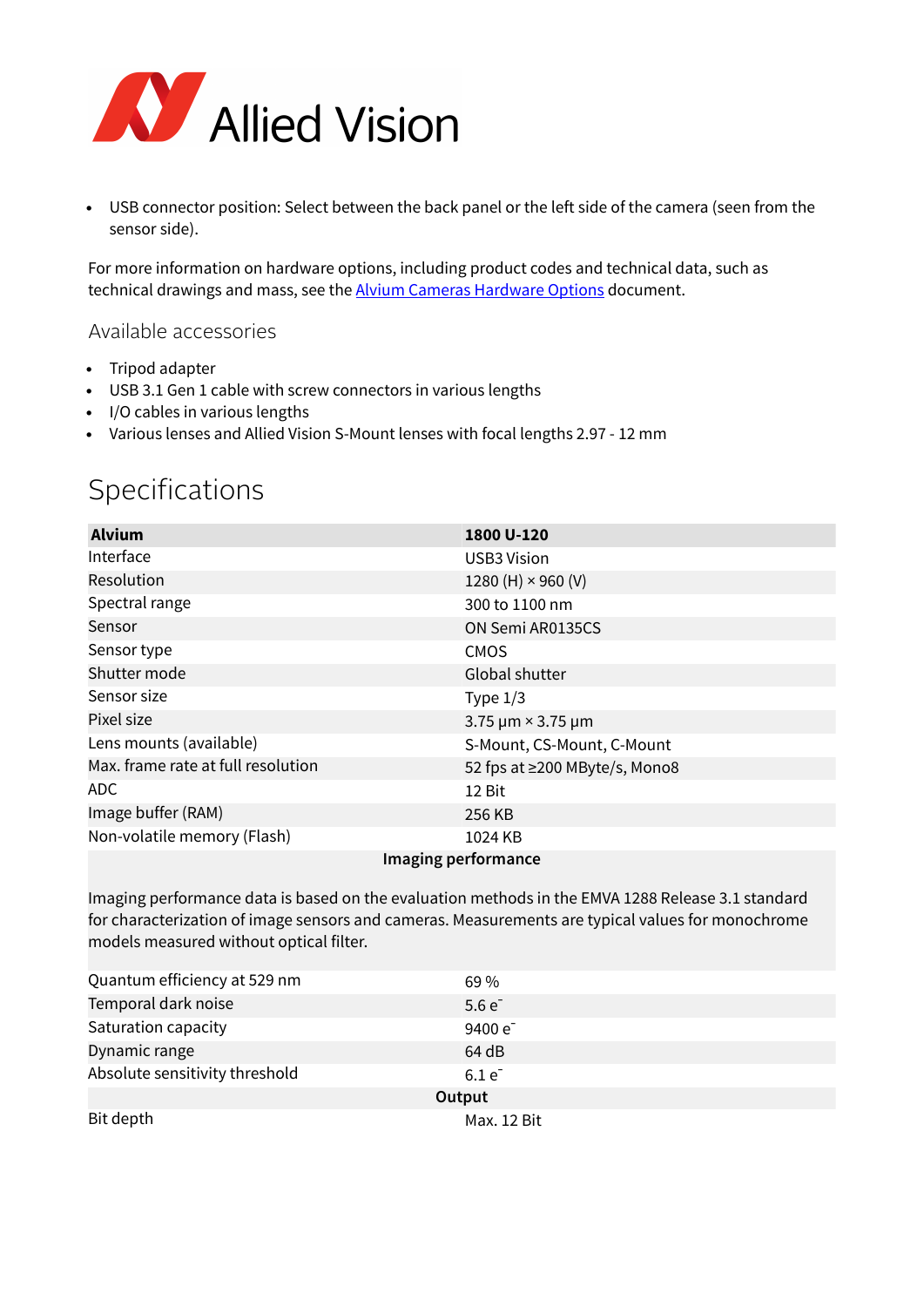

| <b>Alvium</b>                                  | 1800 U-120                                                                                     |  |
|------------------------------------------------|------------------------------------------------------------------------------------------------|--|
| Monochrome pixel formats                       | Mono8, Mono10, Mono12, Mono12p                                                                 |  |
| YUV color pixel formats                        | YCbCr411_8_CbYYCrYY, YCbCr422_8_CbYCrY,<br>YCbCr8_CbYCr                                        |  |
| RGB color pixel formats                        | BayerGR8, BayerGR10, BayerGR10p, BayerRG12,<br>BayerRG12p, BGR8, RGB8                          |  |
| General purpose inputs/outputs (GPIOs)         |                                                                                                |  |
| TTL I/Os                                       | 4 programmable GPIOs                                                                           |  |
| <b>Operating conditions/dimensions</b>         |                                                                                                |  |
| Operating temperature                          | +5 °C to +65 °C housing temperature                                                            |  |
| Power requirements (DC)                        | Power over USB 3.1 Gen 1   External power 5.0 V                                                |  |
| Power consumption                              | USB power: 1.3 W (typical)   Ext. power: 1.5 W<br>(typical)                                    |  |
| Mass                                           | 15 g (bare board)                                                                              |  |
| Body dimensions ( $L \times W \times H$ in mm) | $13 \times 26 \times 26$ (bare board, standard), $13 \times 30 \times 26$<br>(bare board, 90°) |  |
| Regulations                                    | 2011/65/EU, including amendment 2015/863/EU<br>(RoHS)                                          |  |

## Quantum efficiency

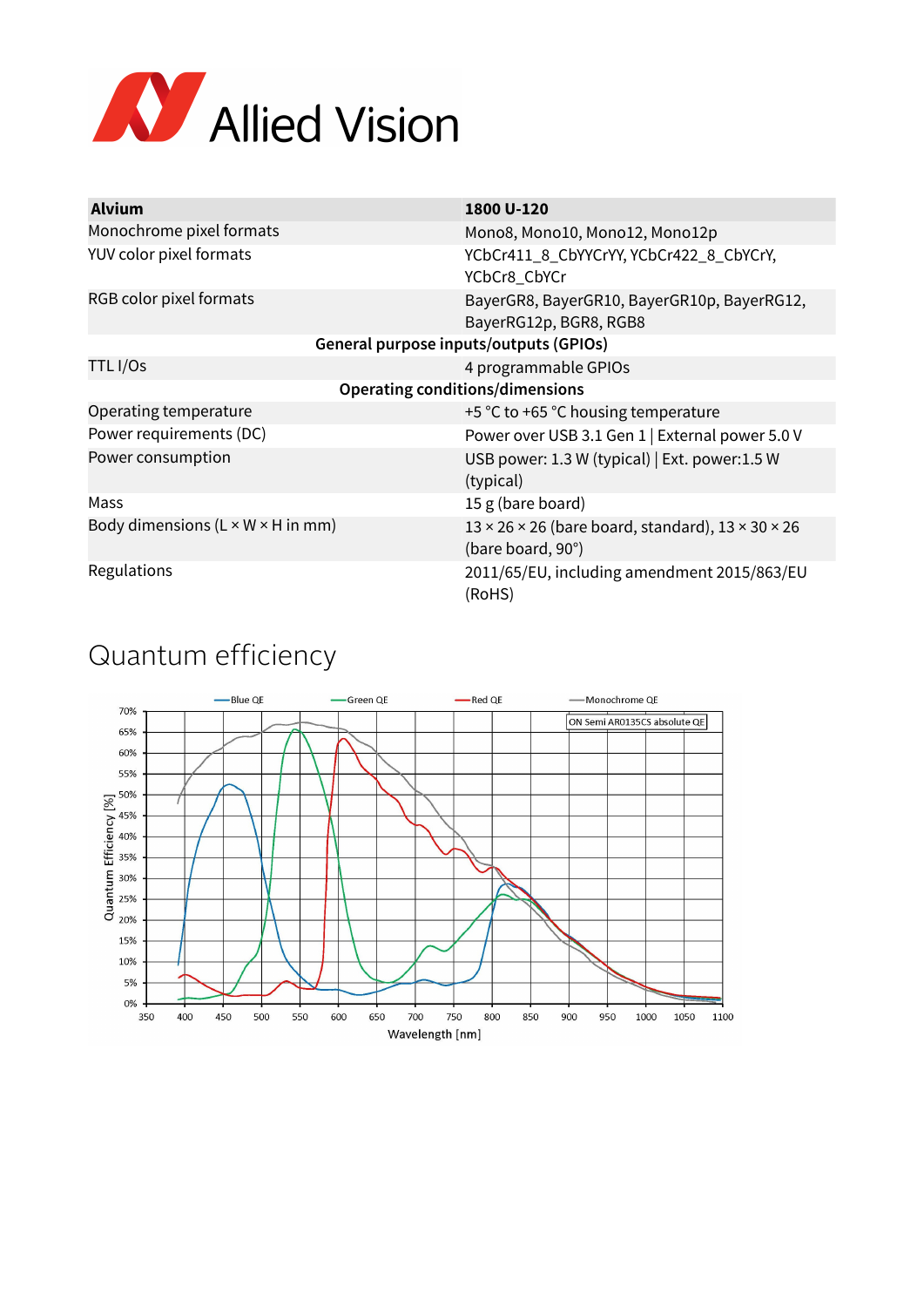

## Features

Image control

## Auto control

- Auto exposure
- Auto gain
- Auto white balance
- Auto features regions control
- Auto features algorithms control

#### Other image controls

- Black level
- De-Bayering up to 5×5 (color models)
- Exposure time
- Gain
- Gamma
- Region of interest (ROI)
- Reverse X/Y

## Camera control

- Sync out modes: Trigger ready, input
- Temperature monitoring (sensor board)
- Test image
- LED luminance control
- Firmware update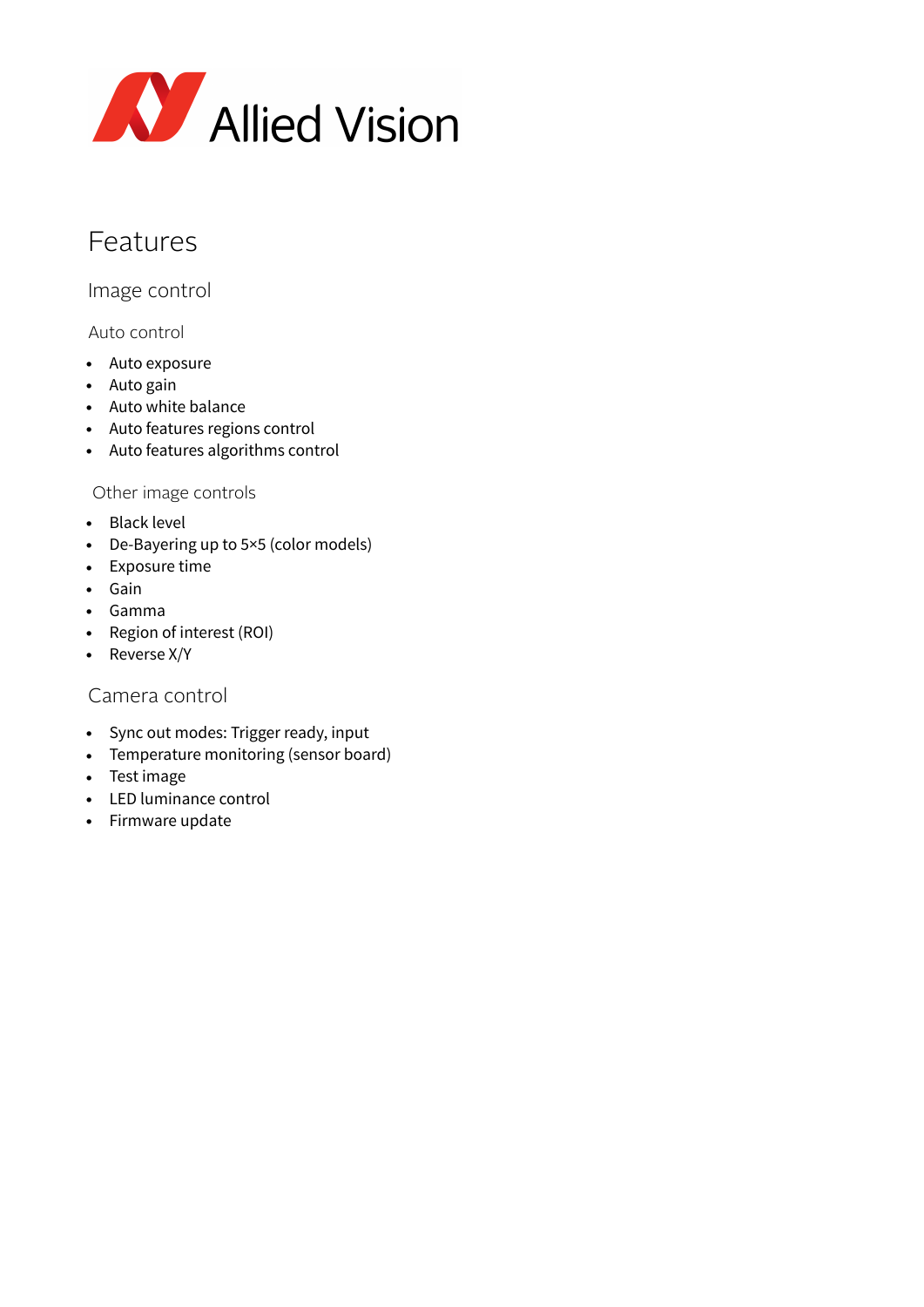

## Technical drawing



#### **Camera hardware options**

The **Alvium Cameras Hardware Options** document informs about submodels, such as bare board or open housing cameras with different lens mounts.

Bare Board



\*Mechanical length for C-Mount, for other mounts and details, see the user guide.



Bare board 90°

\*Mechanical length for C-Mount, for other mounts and details, see the user guide.